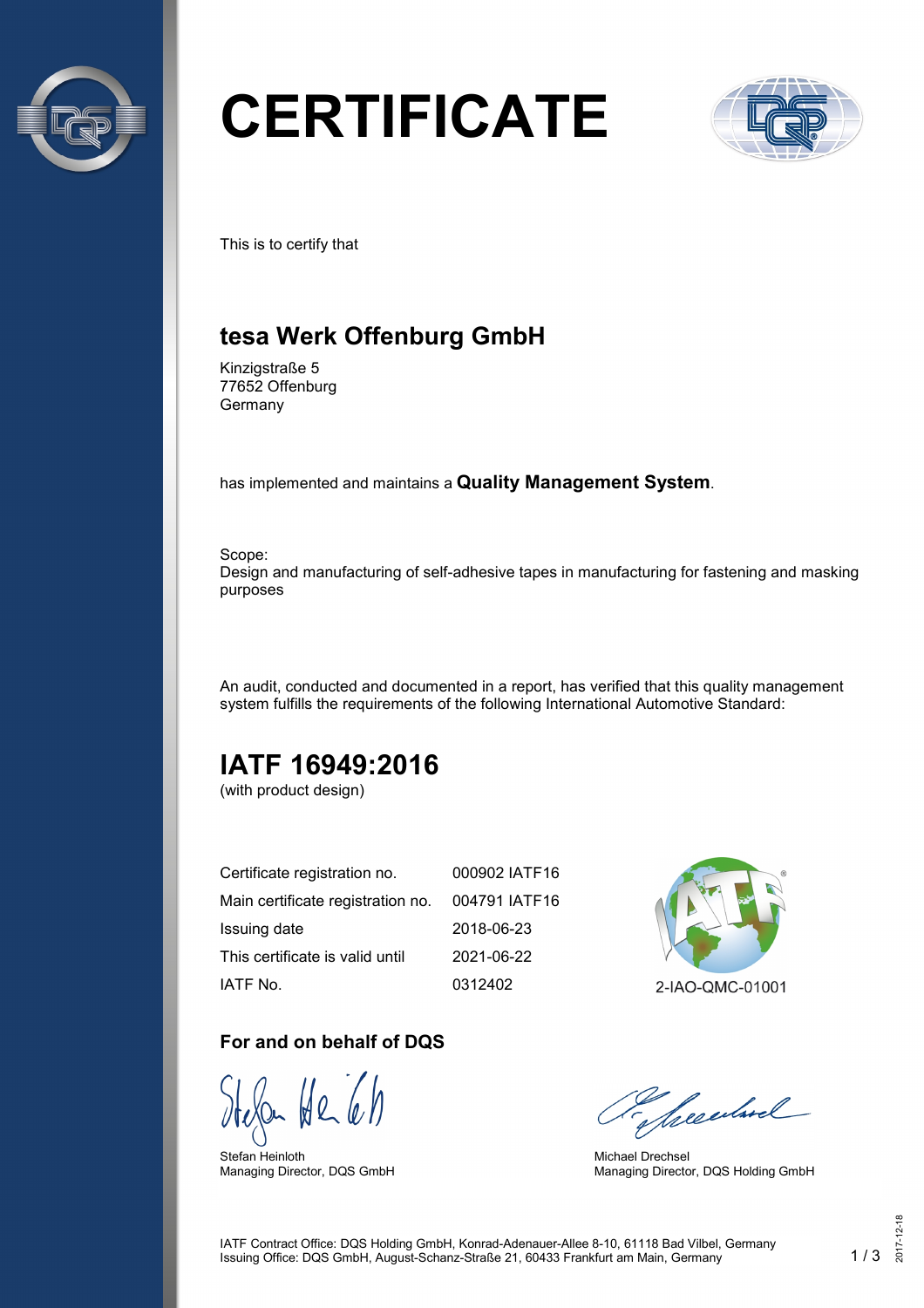

### **Annex to certificate registration no.: 000902 IATF16 IATF-No.: 0312402**

## **tesa Werk Offenburg GmbH**

Kinzigstraße 5 77652 Offenburg Germany



**Remote Location Scope**

**374436 tesa Tape (Shanghai) Co., Ltd.** No.1, 2500 Lane Xiu, Pu Road 201319 Pudong, Shanghai China

Sales

Sales, Distribution

**004791 tesa SE** Hugo Kirchberg Straße 1 22848 Norderstedt

**293425 tesa tape Kft.** Alkotas u. 53 1123 Budapest Hungary

**Germany** 

Sales, Distribution

Logistics, Quality system management,  $R + D$ ,

**359302 tesa tape K.K.** 8F, Shirokanetakanawa Station Bldg. 1-27-6 Shirokane, Minato-ku Tokyo 108-0072 Japan

Sales, Distribution

Sales, Distribution

**499583 tesa Western Europe B.V.** UN-studio, 6. Stock Parnassusweg 813/A 1082 LZ Amsterdam **Netherlands** 

**490505**

**tesa tape OOO** Zemlyanoy Val Street 9, Floor 5, Premises II 119049 Moscow Russian Federation

Sales, Distribution

This annex (edition: 2018-06-23) is only valid in connection with the above-mentioned certificate. 2/3